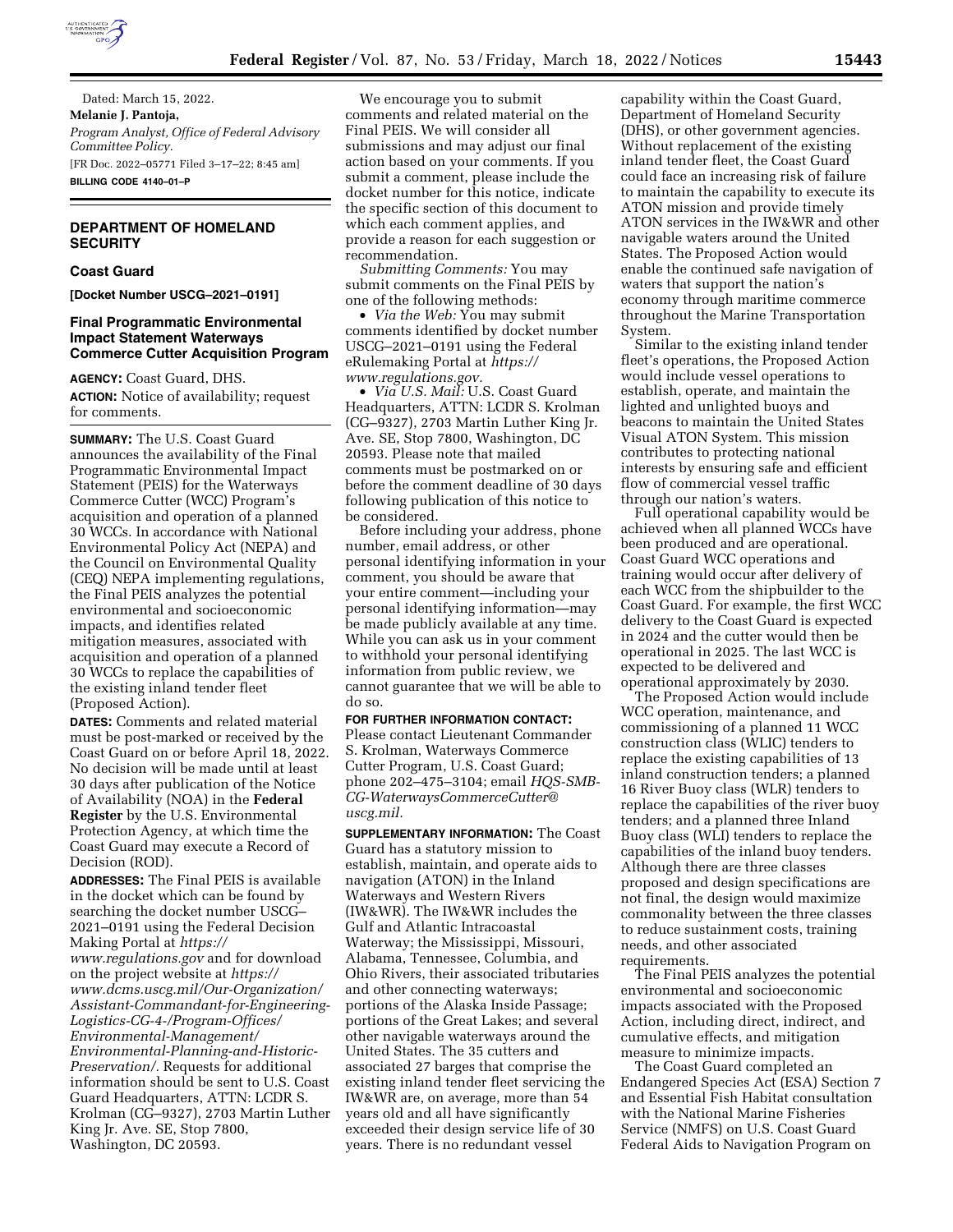April 19, 2018. The Coast Guard obtained U.S. Fish and Wildlife Service (USFWS) concurrence on the determination that there would be no effect to ESA listed species from vessel design and construction. An ESA Section 7 consultation with the USFWS on U.S. Coast Guard Federal Aids to Navigation Program remains on-going and is inclusive of all WCC operations, which is expected to be completed before the first planned WCC is operational in 2025. The USFWS expects to complete formal consultation and issue their opinion on the USCG ATON Biological Evaluation in December 2022 and before the first new WCC is constructed. The WCC Proposed Action is included in the ESA consultations with NMFS and the USFWS.

The Coast Guard identified three reasonable alternatives that would meet the purpose and need of the Proposed Action; these three Action Alternatives are analyzed in detail in the Final PEIS.

1. *Alternative 1 (Preferred Alternative):* The Coast Guard would acquire a planned 30 WCCs to replace the capabilities of the existing inland tender fleet (consisting of 35 cutters and 27 barges) to fulfill mission requirements in federal waterways, including the vast network of the IW&WR. The proposed WCCs would consist of a planned 16 WLRs, a planned 11 WLICs, and a planned three WLIs. The first WCCs would potentially be operational as soon as 2025, with a planned 30 WCCs delivered and operational approximately by 2030. A planned four WLR and WLIC vessels could be constructed per year, dependent upon industry capability, beginning in 2025 and continuing until 27 total WLRs and WLICs have been received. The first WLI would not be expected until 2027 with a planned two WLIs being delivered in a year, dependent upon industry capability. WCCs are expected to be operational within 3 months of the time of acceptance from the contractor. During construction of the WCCs, Coast Guard would have up to two dozen personnel imbedded in the contractor's workspaces for design and construction review and inspection. This construction schedule would allow for the existing inland tender fleet to remain present with no service interruptions to Coast Guard missions.

2. *Alternative 2:* The Coast Guard would explore hybrid government and contracted options for mission performance. Ship platforms would meet similar technical specifications discussed in Alternative 1. Scenarios include: Contractor-owned vessels that

are government-operated (Coast Guard employees or a partner agency provides the crew for third-party, contractorowned vessels); government-owned vessels that are contractor-operated (a commercial operating company provides the crew for Coast Guard or partner agency owned vessels); or contractor-owned and contractoroperated systems (Coast Guard provides neither the vessels nor personnel).

The logistical costs of contracting a combination of unique hulls to satisfy the requirements to service ATON in the proposed action areas would exceed the corresponding costs of maintaining a class of 30 cutters that would be built specifically to conduct missions in the Coast Guard's proposed action areas. Similarly, one-for-one replacement would cost far more per replacement hull because it eliminates any workforce savings associated with a ship with capabilities designed specifically to conduct Coast Guard missions in the IW&WR. Major challenges to any combined fleet are that the assets would not be able to communicate in real time, they would operate at differing levels of efficiency (resulting in decreased efficiency throughout the ATON system), and they would incur increased maintenance costs.

3. *Alternative 3:* The mixed fleet alternative would involve a combination of cutters and shore-based assets (including Aids to Navigation team units), implementation of electronic ATON, and use of contracted ATON services to achieve Coast Guard ATON missions throughout the IW&WR. To accomplish a mixed fleet solution, additional Coast Guard ATON personnel and teams would be required. To accommodate the additional ATON teams, existing facilities would require expansion and construction of new shore based facilities could be necessary. Use of electronic ATON instead of physical ATON could also prove necessary. Similar to Alternative 2, the logistical costs to satisfy the requirements to service ATON in the proposed action areas would exceed the corresponding costs of maintaining a class of 30 cutters that would be built specifically to conduct missions in the IW&WR. Additionally, similar to Alternative 2, major challenges with this approach are that assets would not be able to communicate in real time, they would operate at differing levels of efficiency (resulting in decreased efficiency throughout the system), and they would incur increased maintenance costs.

The Coast Guard also carried forward the No Action Alternative for detailed analysis in the Final PEIS. While the No

Action Alternative would not satisfy the purpose and need for the Proposed Action, this alternative was retained to provide a comparative against which to analyze the effects of the Action Alternatives as required under CEQ's NEPA regulation.

*Resource areas analyzed in the Final PEIS include:* Air quality, ambient sound, bottom habitat and sediments, water quality, biological resources and critical habitat, and socioeconomic resources.

*Stressors analyzed in the Final PEIS include:* Acoustic stressors (fathometer and Doppler speed log noise, vessel noise, ATON signal testing noise, tool noise, and pile driving noise) and physical stressors (vessel movement, bottom devices, construction, brushing, pile driving, unrecovered jet cone moorings, ATON retrieval devices, and tow lines).

Based on the analysis presented in the Final PEIS, potentially adverse impacts could occur to biological resources (that is, from disturbance); however, practical mitigation measures presented in the Final PEIS reduce any of these potential adverse effects. As a result, impacts to all resource areas would be less-thansignificant (that is, negligible, minor, or moderate) adverse or beneficial, which may result in the Coast Guard making a finding of no significant impact in the ROD. However, these findings are not final until the Coast Guard executes a ROD.

The Coast Guard held two virtual public scoping meetings and on September 24, 2021, the Coast Guard published a Notice of Availability (NOA) and a request for comments on the Draft PEIS (86 FR 53086). The Coast Guard received three letters commenting on the Draft PEIS. The Coast Guard considered and addressed in the Final PEIS comments received on the Draft PEIS during the comment period. Public comments did not result in the addition of substantive revisions to the Draft PEIS. Responses to comments are in Appendix G of the Final PEIS. An electronic copy of the Final PEIS is posted on the following web page: *[https://www.dcms.uscg.mil/](https://www.dcms.uscg.mil/Our-Organization/Assistant-Commandant-for-Engineering-Logistics-CG-4-/Program-Offices/Environmental-Management/Environmental-Planning-and-Historic-Preservation/)  [Our-Organization/Assistant-](https://www.dcms.uscg.mil/Our-Organization/Assistant-Commandant-for-Engineering-Logistics-CG-4-/Program-Offices/Environmental-Management/Environmental-Planning-and-Historic-Preservation/)[Commandant-for-Engineering-Logistics-](https://www.dcms.uscg.mil/Our-Organization/Assistant-Commandant-for-Engineering-Logistics-CG-4-/Program-Offices/Environmental-Management/Environmental-Planning-and-Historic-Preservation/)[CG-4-/Program-Offices/Environmental-](https://www.dcms.uscg.mil/Our-Organization/Assistant-Commandant-for-Engineering-Logistics-CG-4-/Program-Offices/Environmental-Management/Environmental-Planning-and-Historic-Preservation/)[Management/Environmental-Planning](https://www.dcms.uscg.mil/Our-Organization/Assistant-Commandant-for-Engineering-Logistics-CG-4-/Program-Offices/Environmental-Management/Environmental-Planning-and-Historic-Preservation/)[and-Historic-Preservation/.](https://www.dcms.uscg.mil/Our-Organization/Assistant-Commandant-for-Engineering-Logistics-CG-4-/Program-Offices/Environmental-Management/Environmental-Planning-and-Historic-Preservation/)* 

After publication of this NOA of the Final PEIS, the Coast Guard will prepare and publish its ROD announcing which Alternative is environmentally preferred and which Alternative it selects for implementation. Publication of the Final ROD will occur no sooner than 30 days after the publication of the Final